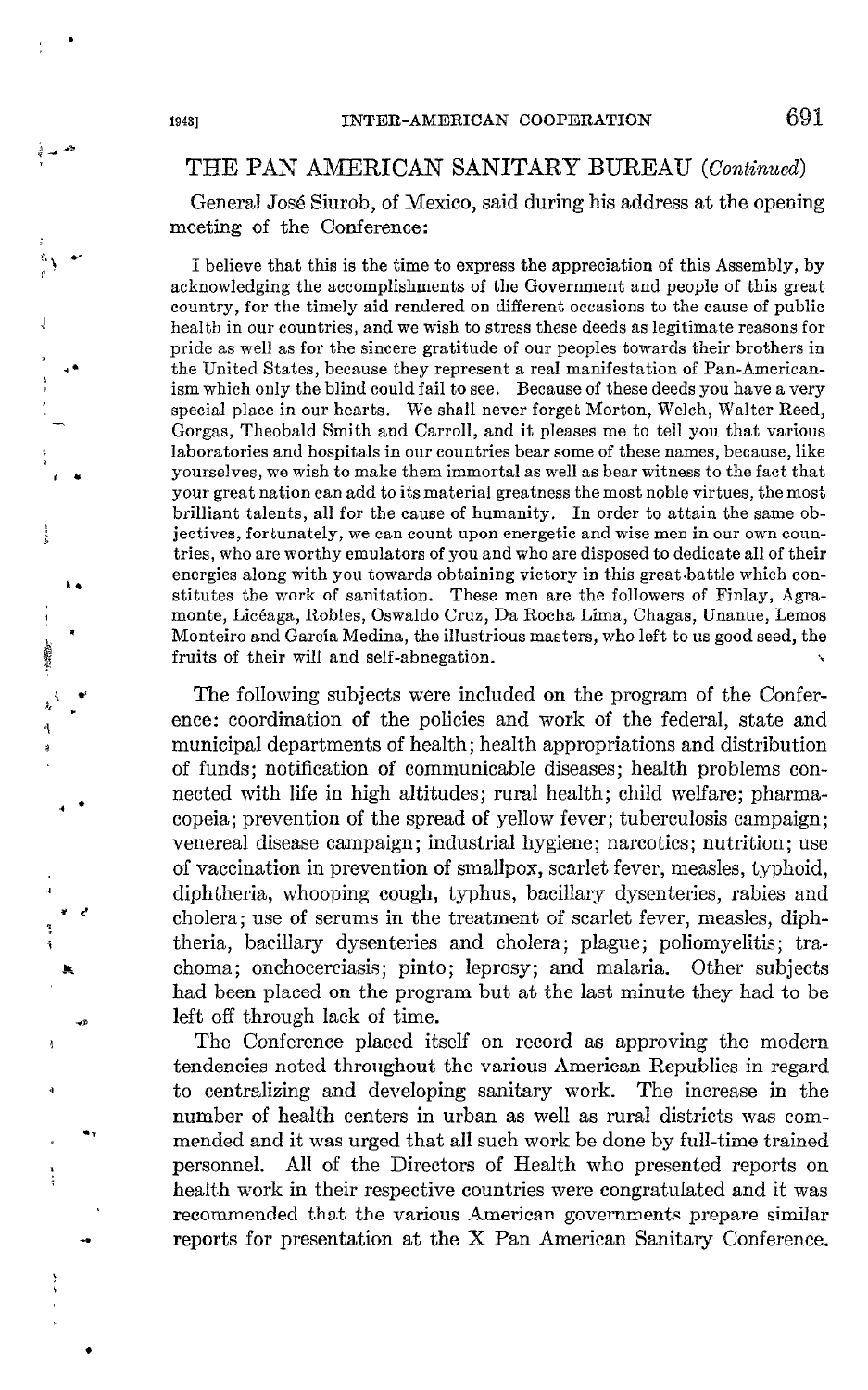$\cdot$  r:

 $\ddot{\phantom{a}}$ 

i.

. ,  $\mathbf{r}$ 

l .

\* 3 m

rl

Other resolutions adopted dealt with: industrial hygiene; prenatal hygiene; health education of women; life in high altitudes; food and nutrition; narcotics; amebiasis; leprosy; poliomyelitis; trachoma; venereal diseases; malaria; tricentennial of discovery of cinchona; disease carriers; continued study of vaccines; and vital statistics. A series of subjects for the program for the  $X$  Pan American Sanitary Conference were suggested.

The Rockefeller Foundation and the Pan American Sanitary Bureau were congratulated on their work in fostering and aiding the sanitary programs throughout the American Republics. The latter group was especially lauded for the publication of its monthly Bulletin, which is distributed among all the Pan American nations. The closing meeting of the actual Conference was held April 11, 1936, the delegates remaining to attend other public health meetings in progress in Washington at the time.

The Proceedings of the Conference were issued as Publication No. 121 of the Pan American Sanitary Bureau, and made a volunce of 396 pages.

Fourth Conference.--At the invitation of Dr. Hugh S. Cumming, Director of the Pan American Sanitary Bureau, issued October 26, 1939, the IV Pan American Conference of National Directors of Health met in Washington from May 1 to 8, 1940; a preliminary session was held on April 30. A period of four years had elapsed since the opening of the III Conference, which occurred on April 4th, 1936. Dr. Hugh S. Cumming was elected President by acclamation, and the following other officers were designated: Vice-Presidents, Dr. Juan Jacobo Spangenberg, Dr. Alberto Hurtado, Dr. Rafael Schiaffino and Dr. L. Garcfa Maldonado; Secretary-General, Dr. Aristides A. Moll.

The Delegates from 20 of the American Republics numbered 51, 16 of them being from the United States. Cuba was represented by four, Argentina, Colombia, Guatemala, Mexico and Venezuela by three each, Costa Rica and Uruguay by two each, and Bolivia, Brazil, the Dominican Rcpublic, Ecuador, El Salvador, Haiti, Nicaragua, Panama, Paraguay, and Peru by one each. The Pan American Sanitary Bureau was represented by four delegates. The guests of honor included Dr. R. E. Wodehouse of Canada; Dr. A. E. Wolff from Dutch Guiana (Surinam); Dr. R. Pierret of the International Office of Public Health of Paris; and Drs. John A. Ferrell, George K. Strode and Mark W. Boyd from the Rockefeller Foundation. Other prominent physicians and scientists were also present, having come to attend the VIII American Scientific Congress which was held immediately afterwards.

The sessions held from May 1 to 8 offered an excellent occasion for the interchange of impressions regarding the numerous and important problems confronting the health authorities of the various Republics. The Delegations were larger than ever and al1 the sessions were charac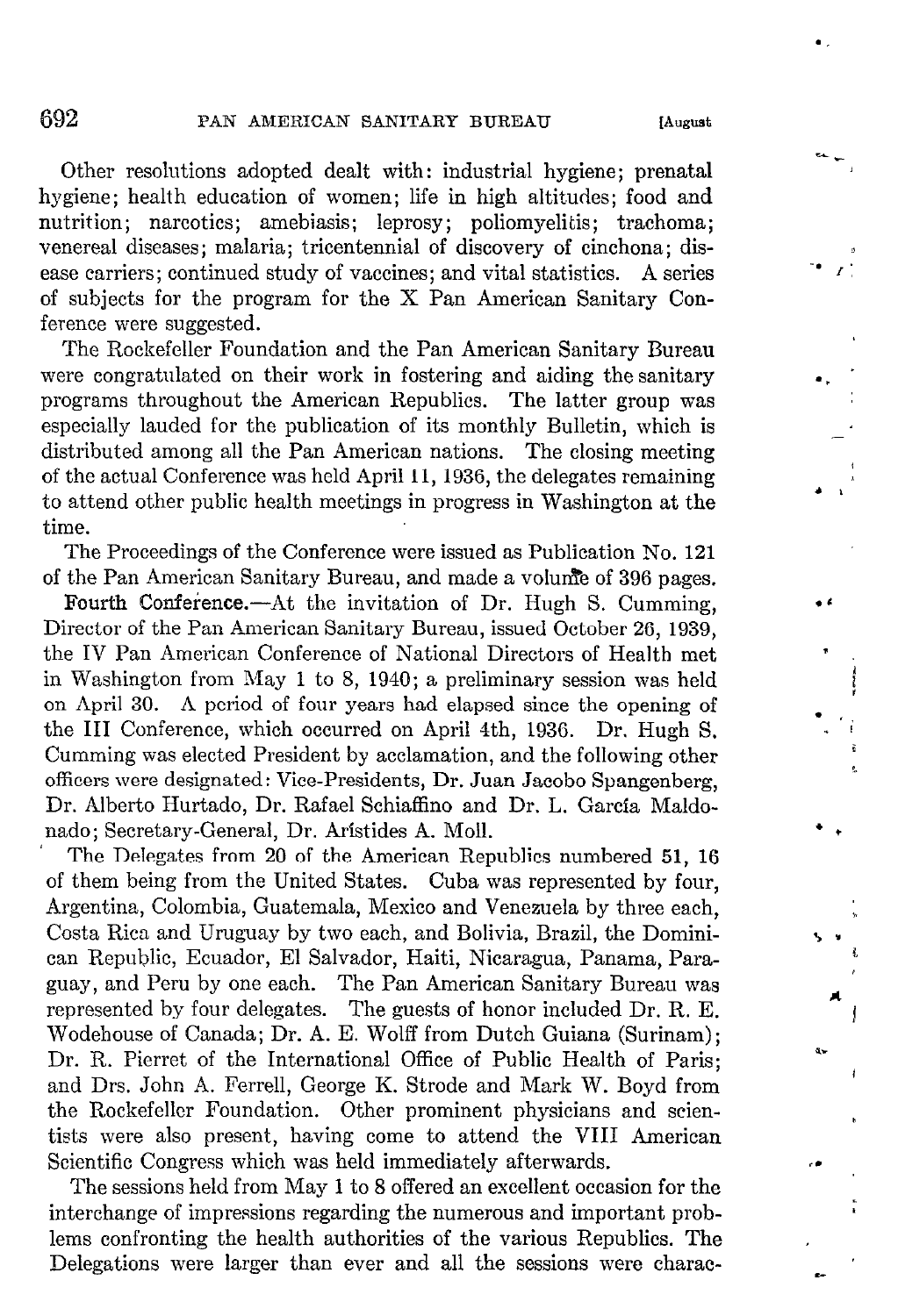terized by the importance and number of the reports presented, and by the constant spirit of cooperation and Pan Americanism which invariably reigned over the deliberations.

An innovation was the presentation, for the first time at one of these Conferences, of a Health Exhibition, to which Argentina, ChiIe, various organizations in the United States, Mexico, and Venezuela sent valuable material, in addition to the display arranged by the Pan American Sanitary Bureau.

At the inaugural session of the IV Conference, the Honorable Adolf A. Berle, Assistant Secretary of State of the United States, spoke as follows:

There are many agencies of inter-American cooperation, but none stands higher in the affections of the United States than the Pan Ameritan Sanitary Bureau. The defense of public health must be a major concern of the American family of nations, whatever the international situation. It seems tome that defense against disease is probably the most appropriate theme for an international conference. Disease, when you stop to think, is perhaps the most international subject in the world. It knows no frontiers. It has no particular prejudices against anyone based on race, or creed, or color, or nationality, but attacks them al1 with an impersonal enmity. It travels without passports, and is subject to little, if any, visa control. Its attack operates on land, at sea, and in the air; and it finds fifth columns to actas host and transmitting agents in al1 quarters, high and low. Its warfare can be total; and occasionally it can develop its attack with lightning speed. Against that continuous struggle there are aligned the organieed forces of civilized common sense, here represented by yourselves.

Dr. Thomas Parran, Director General of the United States Public Health Service, addressed the assembly as follows:

Experience over many years has demonstrated the great value of Pan American collaboration in public health. Valuable in the past, it is urgent today. When we last met, the world was at peace. Today, al1 ora part of every continent of the earth is at war. Perhaps two-thirds of the world's population is engaged in the business of death and destruction. How puny seem our own efforts for human conservation in the face of mass killing, wide-spread starvation and profligate destruction of the material resources of the worldl

Dr. Jorge Bejarano, of Colombia, made the following statements:

The history of the Panama Canal belongs to our own time. The most far-reaching dream of conquest of the Latin genius failed because the necessary health measures were forgotten. It was not the financial scandal which destroyed that great enterprise destined to exert an influente still unsuspected on the future of our civiliaation. Qver that cemetery of ideals and of men, from which man and his creative spirit have fled, the gates of the sea were opened twenty years later to give free passage to culture and civilization. American genius had conquered malaria and yellow fever, and praise is due to the valiant pioneers of Ameritan science and sanitation, Finlay, Gorgas, Carter and a thousand others whose names illuminate like searchlights the destiny of our humanity and civilization. This miracle waa possible thanks to science, to our science, one and distinct : the science

t) 1 ·

1.

 $\overline{\mathbf{s}}$ 

4

\* d

느

ą ¥

.,

1 I u

1 .\*